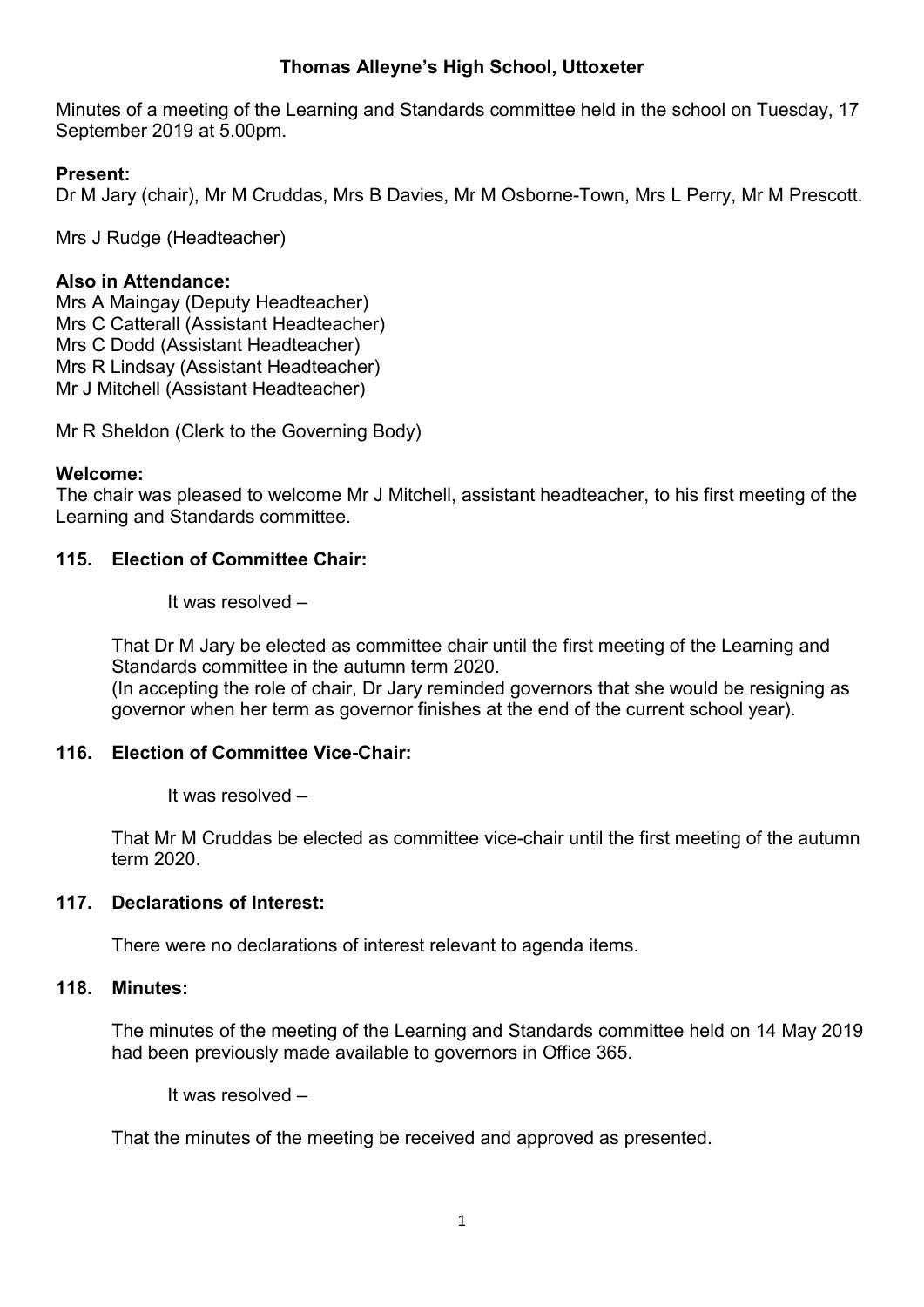#### **119: Matters Arising:**

#### Staff Appointments and Communication with Parents (Minute 106 refers) The headteacher confirmed that there had been appropriate communication with parents regarding recent staff appointments and thanked the chair and other governors for their support in setting the tone of the communication.

The headteacher also outlined the induction arrangements in place for all newly appointed staff and was pleased to confirm that all were settling well into the school.

# **120. Results Analysis 2019:**

Details of GCSE and Post-16 results 2019 had been made available in Office 365 and copies of summary reports were also circulated at the meeting. The headteacher (GCSE results) and Mrs Dodd (Post-16 results) provided an analysis of the results with further input provided by other members of the leadership team as appropriate.

### GCSE Results

To give some context to the school's results the headteacher gave a brief overview of the national results, which had remained stable, and was particularly pleased to report that the number of Thomas Alleyne's students achieving grades 8 or 9 in all subjects compared very favourably with the national picture. Governors were informed that a power point giving more detail around the national picture was also available in Office 365.

The headteacher was pleased to report that the GCSE results 2019 were again strong, with improvements in English and Maths combined. Progress 8 data, when available, would likely show that Thomas Alleyne's was in the top 10% of schools across Staffordshire. The headteacher further reported, however, that were still areas for improvement and that particular focus and challenge was to be given to improving outcomes in English, low attainers, and disadvantaged students. In respect of the latter, governors noted that although the results for disadvantaged students were good when compared with the national picture, the gap had slightly increased against the results of other students.

An analysis was provided of the outcomes achieved by the different subject departments, with outcomes in Food, History and Design and Technology particularly strong. The headteacher also outlined those subject areas where further improvement was necessary and confirmed that work was already being done to help bring about improvement. Governors were pleased to note that that had been some improvement in French, identified previously as a priority area for improvement, although recognising that there was still more to be done. The headteacher confirmed that there was still a focus on making French more popular which would help to increase the number of Ebacc entries, which remained lower than required.

# Post-16 Results

Mrs Dodd went through the detail of the post-16 outcomes and reported that the school was currently working with PiXL6, a company providing national data to help schools compare against each other. Mrs Dodd further reported that the results were weaker than the previous year although the outcomes in vocational subjects had been strong and that sixth form retention remained high.

Discussion followed and governors recognised that the results were disappointing and that the need for improvement must remain a priority. Consideration was given to strategies that had been identified the previous year to bring about improvement and governors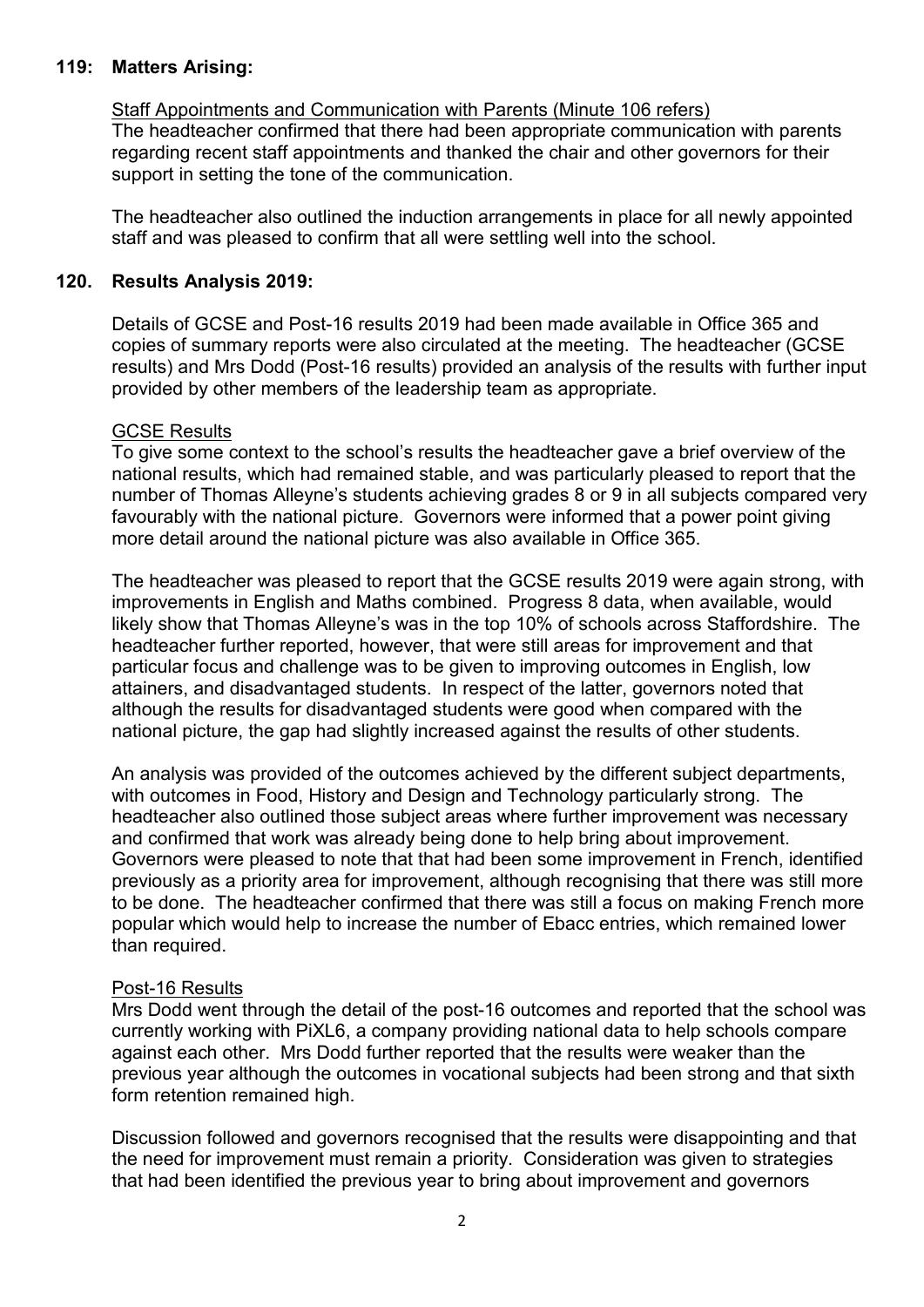agreed that it was important for the leadership team to ensure that all staff continued to follow those strategies. The headteacher confirmed that all staff would continue to work with previously agreed strategies and others that had also recently been identified. More work was also being done to ensure that students had a greater awareness of their expectations through being in the sixth form.

The headteacher further reported that in response to a previous governor challenge, more time had been made available to support leadership in the sixth form. The headteacher also confirmed that everything had been done in response to the findings from the recent sixth form review.

It was resolved –

- i) That the headteacher and Mrs Dodd be thanked for their informative and detailed analysis of the 2019 results.
- ii) That governors note the improvement in combined English and Maths results but that the headteacher be requested to prepare a report to show how the results compared against national figures.
- iii) That governors recognise the need for further improvement across areas of the school, including in particular post-16 outcomes, and request the headteacher to provide further information on identified strategies being put into place to help bring about the required improvement.
- iv) That the headteacher be requested to prepare a report for the next meeting of the full governing body to list the key issues impacting on outcomes in the  $6<sup>th</sup>$  form and strategies put in place to bring about improvement.
- v) That governors place on record their thanks to all members of staff present in school on the results' days to ensure the well-being of students and provide advice and support as appropriate.

#### **121. Current Student Performance:**

The headteacher presented a report on current school data and a Y11 pupil progress comparison per subject. The analysis identified predicted student grades against targets. An outline was also given of departmental performance and the headteacher outlined those subject areas with a particular focus on bringing about improvement. English had been recognised as a subject area causing particular concern. Having identified those weaker subject areas the headteacher also made clear to governors that there was a lot of strong data across the school.

Discussion followed and governors questioned and challenged in particular, strategies that had been put in place to bring about improvement in English.

It was resolved –

i) That the headteacher be thanked for the analysis of current student performance and that it be noted.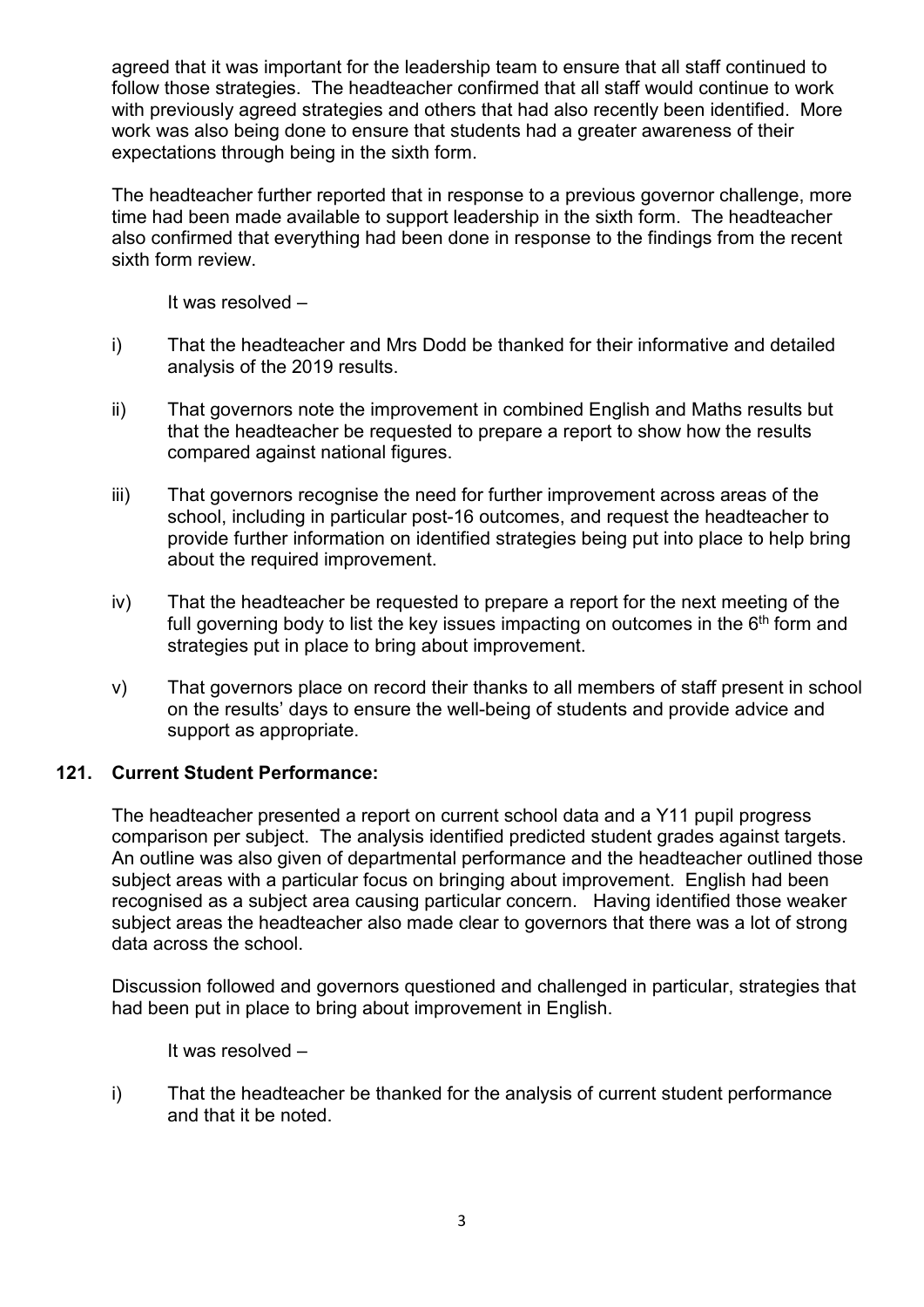ii) That the head of the English department be invited to attend the next meeting of the Learning and Standards committee to outline in more detail strategies that were being implemented to bring about required improvement in English.

### **122. Pupil Premium and Disadvantaged Students Update:**

A report on current data for disadvantaged and pupil premium students had been made available in Office 365 and a copy also circulated at the meeting. Mr Godwin went through the detail of the report, highlighting the many intervention strategies in place to support individual students. A report was also circulated providing details of Y11 pupil premium students and how their progress compared with that of other students.

Discussion followed and governors questioned in particular those subject areas in which the performance of pupil premium students was stronger than other subject areas, to help identify possible strategies to be put in place to improve outcomes in those weaker subjects.

It was resolved –

- i) That Mr Godwin be thanked for presenting his report on pupil premium and disadvantaged students and that it be received and noted.
- ii) That the headteacher be requested to provide a report for the next meeting of the full governing body to show the areas and strengths and weaknesses for pupil premium and disadvantaged students, in comparison with other students, and to highlight strategies put in place to bring about areas of required improvement.

#### **123. Pastoral Update:**

A report providing a pastoral update had been previously made available in Office 365 and a copy was also circulated at the meeting. Mrs Catterall went through the detail of it, including in particular:

- Attendance the whole school attendance level was below the required target and this remained a priority for the school. Governors were pleased to note, however, that persistent absences (including pupil premium students) continued to fall.
- Behaviour/Exclusions governors were pleased to note that that there had been a decrease in the number of fixed term exclusions from school.
- Return to Learning governors were pleased to note that the appointment of an isolation supervisor continued to have a positive impact in reducing the number of full day isolations. Also included in the report were examples of behaviour reports to support a return to learning and the new Behaviour for Learning policy, including the number of behaviour points or credits for students. Mrs Catterall further reported that arrangements had also now been made for parents to access information around the awarding of behaviour points and credits to students.
- Bullying governors noted that there was only a small number of bullying incidents in and around the school premises and that most bullying incidents remained through the use of social media. Mrs Catterall assured governors that any reports of bullying were addressed appropriately.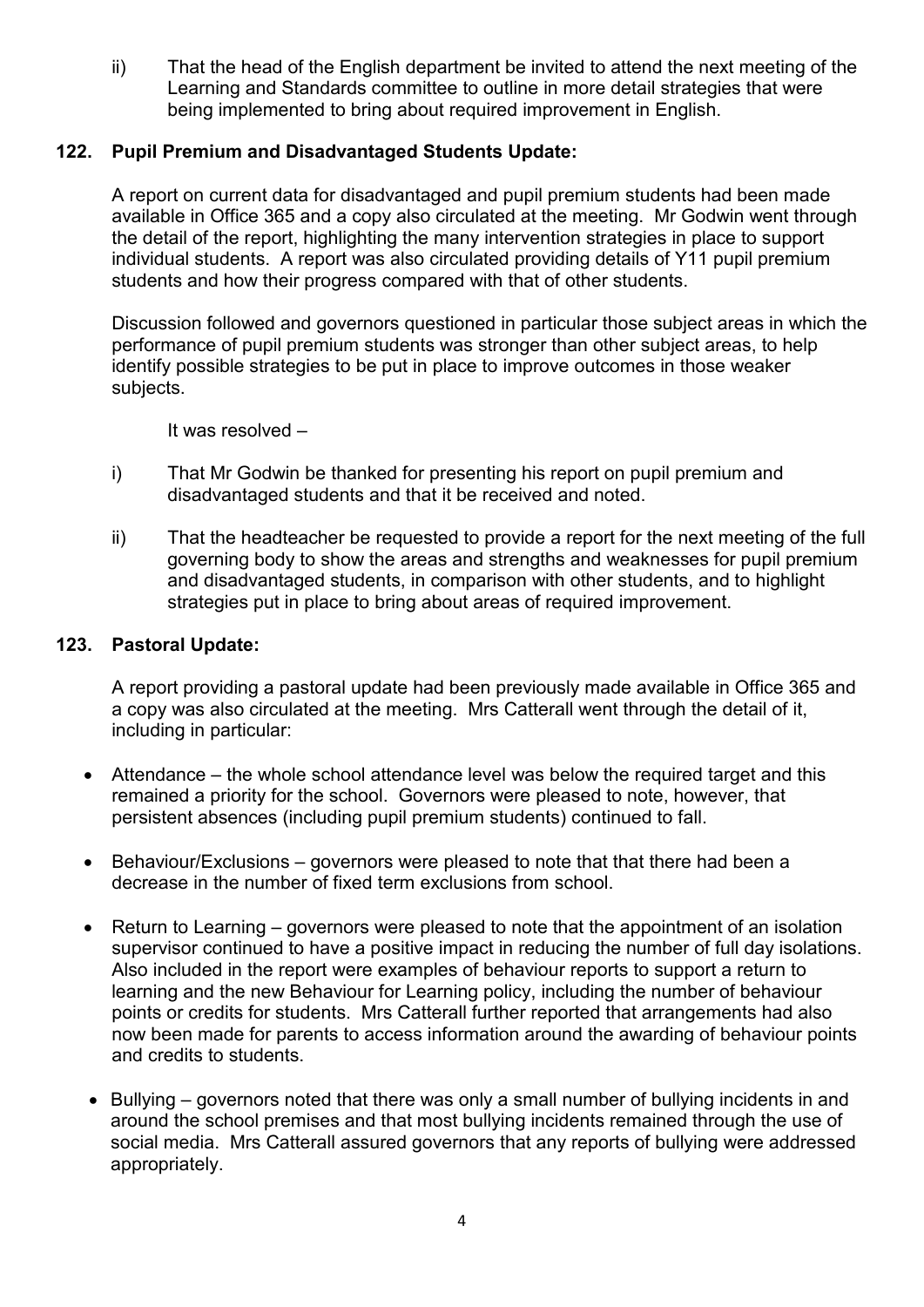• Safeguarding team – the strength of the school's safeguarding team was highlighted.

It was resolved –

- i) Mrs Catterall be thanked for presenting her pastoral report and that it be received and noted.
- ii) That governors welcome the ability of parents to access information around behaviour points and credits and that Mrs Catterall be requested to report at the next meeting on the impact of this for parents.

# **124. External Pupil Premium Review:**

A report referring to the forthcoming external pupil premium review had been previously made available in Office 365 and Mr Godwin went through the detail of it. He confirmed that the review was to take place on 10 October and governors noted the timetable for the day. Governors would be informed of the outcome of the review at a future meeting.

It was resolved –

That the timetable for the external pupil premium review be received and noted and that governors look forward to a positive outcome.

# **125. Safeguarding Policy Review:**

The headteacher reported that the school's Safeguarding policy was being revised to reflect updated local and national guidance and details of the changes to be made to the policy had been made available in Office 365. Mrs Catterall further reported that the updated policy in full would shortly be published and would forward a copy to Dr Jary, committee chair.

It was resolved –

That governors note the changes made and approve the revised Safeguarding policy.

# **126. Teaching and Learning CPLD Programme 2019/2020:**

A copy of the 2019/2020 Teaching and Learning CPLD programme had been previously made available in Office 365 and Mrs Lindsay went through the detail of the training opportunities available to staff. Mrs Lindsay further reported that the Teaching and Learning communities were being brought back with courses designed to address many of the school improvement issues raised during this meeting.

It was resolved –

That Mrs Lindsay be thanked for presenting the 2019/2020 Teaching and Learning CPLD programme and that it be received and noted.

# **127. Confidentiality:**

Governors were reminded about the need for confidentiality with regard to a number of documents discussed during the meeting but it was agreed that there was no need for any of the issues to be recorded in a confidential appendix.